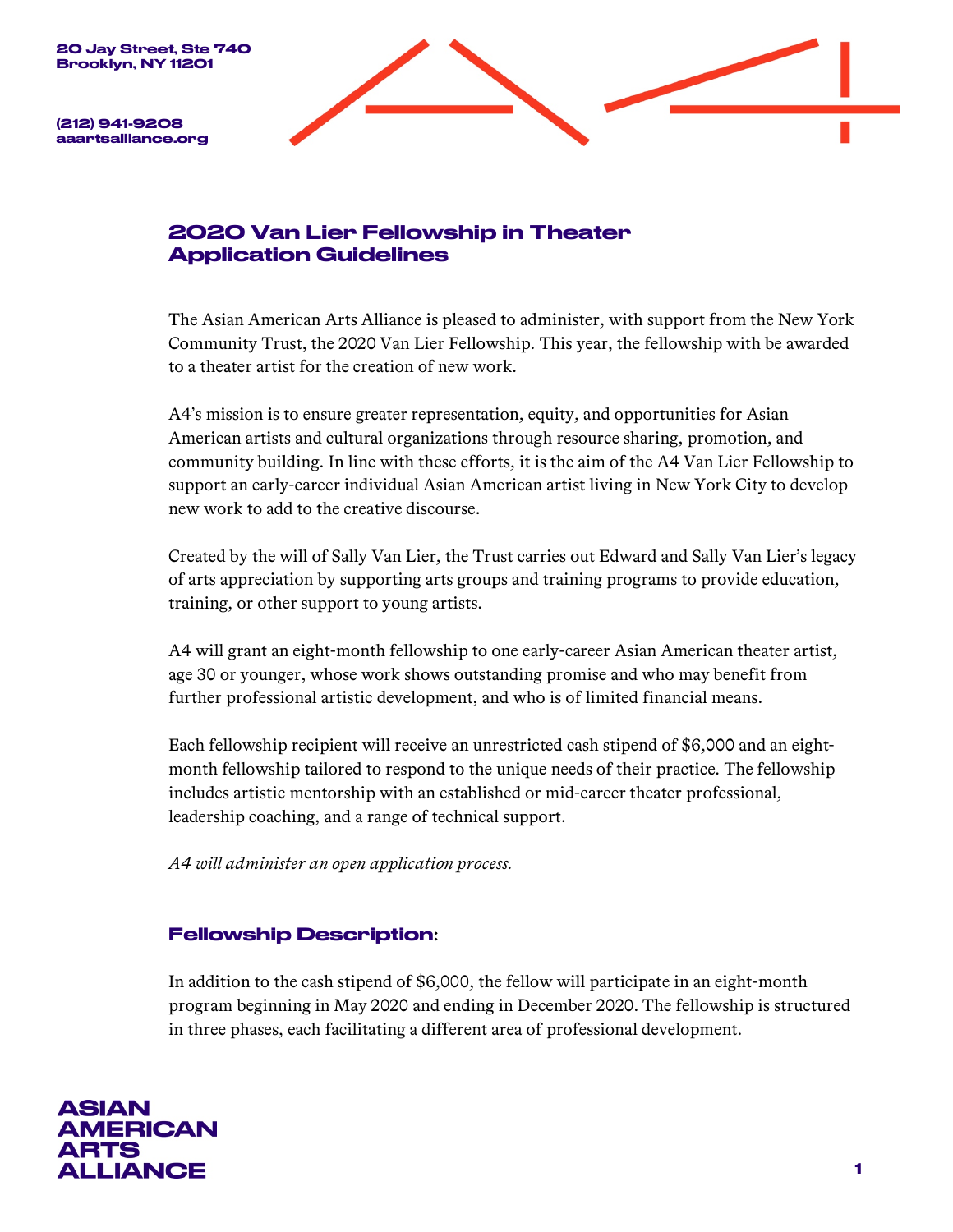## Phase 1: Career Coaching

### May – July 2020

The selected fellow will receive three coaching sessions from an esteemed career coach. The coaching will cover core value strengthening and goal setting/vision planning. These sessions are meant to offer personal and professional development tools for the fellow to empower themself as a leader of their vision, craft, and field.

## Phase 2: Artistic Mentorship

### July – September 2020

The selected fellow will receive artistic mentorship from an established or mid-career theater professional. The mentorship will include one-on-one meetings with the appointed mentor. The mentor will be chosen by A4 staff based on field recommendations and with input from the fellow, giving consideration to their interests and preferences.

## Phase 3: A4 Public Program

October – December 2020

The selected fellow will work with A4 staff to develop and present one community workshop or public presentation in December 2020 based on their experience with the fellowship or work generated through the process.

## Deadline:

# APPLICATION FORMS MUST BE SUBMITTED ELECTRONICALLY BY 11:59PM EDT ON MONDAY, MARCH 16, 2020.

## Eligibility:

The applicant MUST:

- Be of Asian heritage
- Be 30 years of age or younger at the time of the fellowship (born May 1, 1989 or later)
- Not be currently enrolled as a full-time or part-time student in a degree-granting program during the fellowship period (May – December 2020)
- Be a resident of New York City (Manhattan, Brooklyn, Bronx, Queens, or Staten Island)
- Be currently living in the US and primarily based in New York City during the fellowship period (May – December 2020)

NOTE: Current A4 staff, board members, and review panelists are not eligible. Immediate family of A4 staff, board members, and review panelists are not eligible.

## Selection Criteria:

• Artistic merit: Clarity, imaginativeness, and uniqueness based upon body of work and work samples submitted.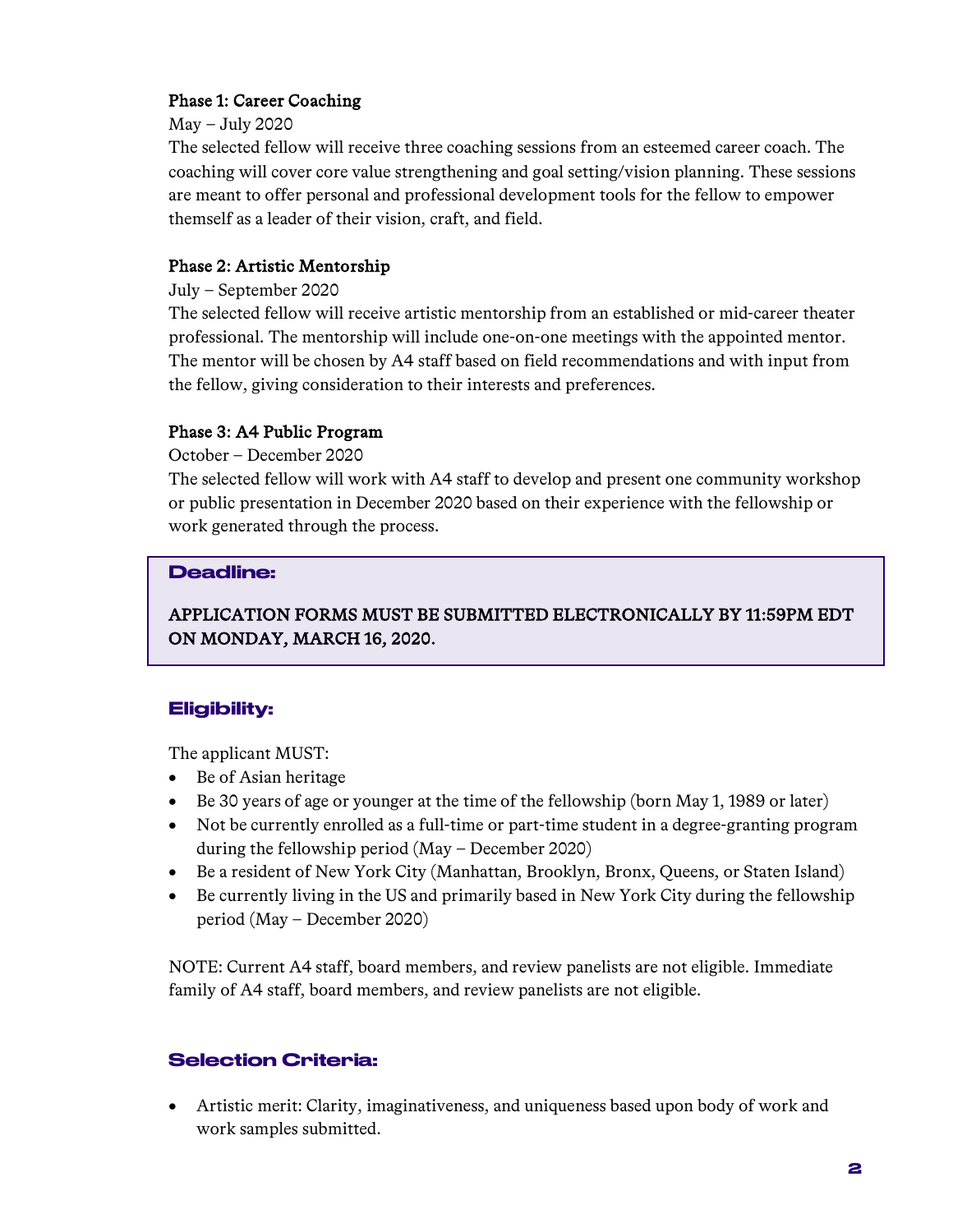- Creation of new work: Description of the project to be developed or completed during the fellowship.
- Community impact: Articulation of interest or hopes to make a significant impact on the Asian American arts community based on narrative responses in the application.
- Potential for growth: Extent to which the fellowship will advance the applicant's goals and career.
- Financial need: Demonstrated need for financial support. Finalists may be asked to provide further financial documentation.

## Application:

All applications are submitted online via Jotform: https://form.jotform.com/200226050359142

- Online application
	- o A 750-word (maximum) statement identifying the applicant's approach to working in theater, where the applicant is in their professional and artistic development, and how the fellowship will help them pursue their future ambitions and goals.
	- o A 250-word (maximum) statement articulating how the applicant hopes to make an impact on the Asian American artistic community through their work.
	- o A 500-word (maximum) statement describing the project to be created through the support of this fellowship.
	- o A 150-word (maximum) statement describing how the cash stipend awarded as part of this fellowship would financially support the project and the applicant's livelihood as an artist.
- Letter of recommendation (from an educator or theater professional experienced with the artist's work)
- Resume and headshot
- Work samples (up to three work samples total) For actors:
	- Two contrasting and recent (within the past 4 years) video work samples, no more than 4 minutes in length for each sample.
	- PDF of transcript, text, or written documentation of the performances. If the work is not text-based, please provide a description or explanation of the concept.

For directors:

- PDF of a detailed proposal, text, or storyboard that explains an original work.
- Video or audio sample of a performance or reading of an original work.

For librettists/musical theater:

- PDF of a 30-page excerpt from an original book.
- Two audio tracks from the same work, limit of 4 minutes per track.

For playwrights:

- PDF of a 30-page excerpt from an original script.
- Video or audio sample of a performance or reading of an original work.

If your work does not fit into the above categories, include a sample of equivalent length and scope that clearly demonstrates your work product.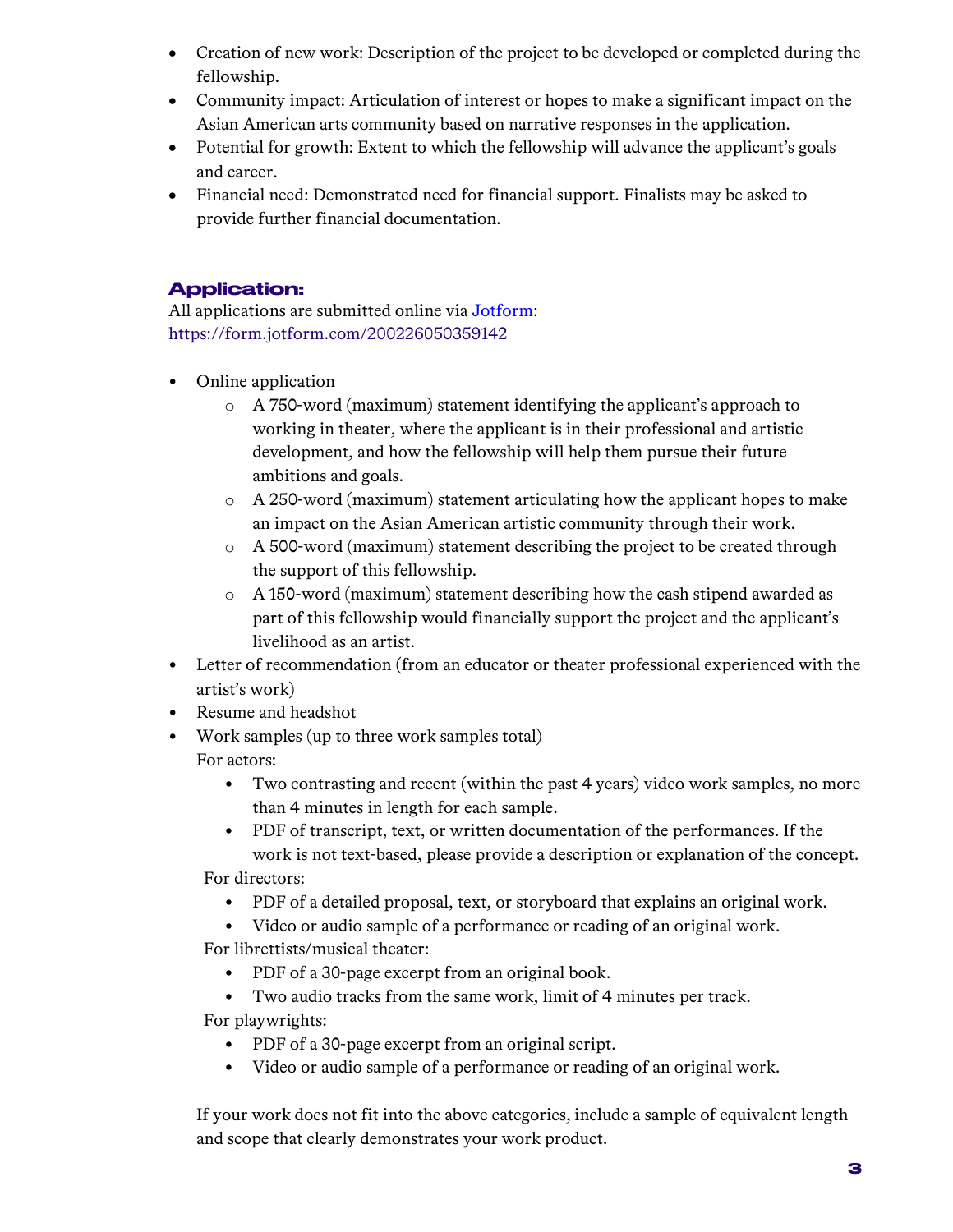### Review & Selection Process:

| January 29, 2020 | Public announcement of open call |
|------------------|----------------------------------|
| March 16, 2020   | Submissions close by 11:59pm EDT |
| March - April    | Panel review period              |
| April 28, 2020   | Notification of award            |

Review panels are composed of respected professionals in the field. All are distinguished artists.

## Frequently Asked Questions:

#### Who were the Van Liers?

Throughout their lives, Sally Van Lier and her husband Edward were avid visitors to the City's museums, concerts, and plays, and introduced many young people to the arts. Sally was a theatrical performer in the New York Theater in the 1920s and appeared in the original production of *Showboat*. To learn more, visit here.

#### How do you define "outstanding promise"?

The ideal applicant is an early-career theater artist who shows extraordinary clarity of thought and creativity in their artistry *and* may realize greater achievement with additional professional development support.

#### Do I have to be Asian American to apply?

Yes. The fellowship is awarded to an artist of Asian descent. Ethnic origins include Central Asian, East Asian, Hawaiian/Pacific Islander, South Asian, Southeast Asian, West Asian, Middle Eastern, and Multi-regional.

## Is the fellowship open to US citizens/permanent residents or people of all immigration statuses?

Anyone who lives in New York City and has a SSN (Social Security Number) or ITIN (Individual Taxpayer Identification Number) is eligible to apply.

#### How is the 2020 Van Lier Fellow selected?

The fellow will be selected through an open call and jury process. Submitted applications will be reviewed by a jury composed of theater professionals. Current board and staff members of A4 will not participate in the review process.

#### What if I have more questions?

You are welcome to inquire further by contacting Lisa Gold, Executive Director, at lgold@aaartsalliance.org

Applicants are strongly encouraged to attend the Information Session for 2020 Van Lier Fellowship Applicants on Tuesday, February 11 from 6:30 - 8:00pm OR Wednesday, February 12 from 10:30am – 12:00pm.